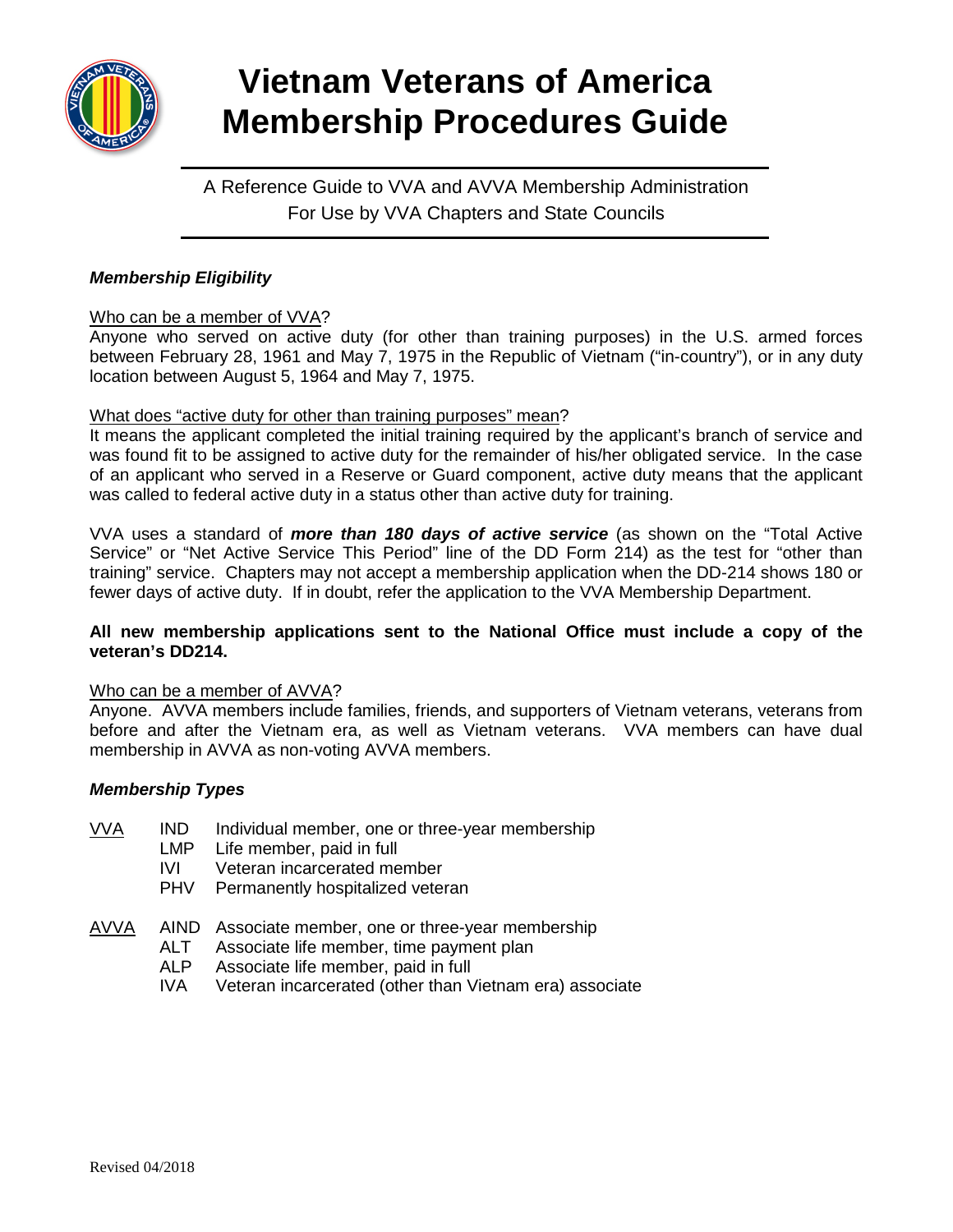## **VVA Membership Procedures Guide**

## *Dues*

One-year or three-year membership. Membership types IND1 - individual VVA member paying \$20 for 1 year IND3 - individual VVA member paying \$50 for 3 years AIND1 - individual AVVA member paying \$20 for 1 year AIND3 - individual AVVA member paying \$50 for 3 years

Life membership. Life Membership for VVA is \$100.

Life membership. Life Membership for AVVA: Age 59 and below: \$175 Age 60 and above: \$100

## Life memberships, time payment plan.

AVVA accepts Life Membership time payments. \$50 down payment, then \$25 monthly payments. Life membership cost is based on the applicant's age when the plan starts.

#### Incarcerated members.

Reduced dues rates are available for incarcerated members. See the Incarcerated Membership Information Guide. Incarcerated members must present valid eligibility information.

#### Permanently Hospitalized Veterans.

Dues are waived for permanently hospitalized veterans. Permanently hospitalized members must present valid eligibility information.

#### **Dues Rebates**

#### What are rebates?

A portion of VVA dues are rebated to the chapter and the state council to provide partial support for their operations. The following table shows the distribution of dues:

|                                                           |         | <b>Dues Allocation</b> |                      |          |
|-----------------------------------------------------------|---------|------------------------|----------------------|----------|
| <b>Type</b>                                               | Dues    | Chapter                | <b>State Council</b> | National |
| IND, 1 year, chapter member                               | \$20    | \$9                    | \$2                  | \$9      |
| IND, 1 year, at-large                                     | \$20    |                        | \$11                 | \$9      |
| member                                                    |         |                        |                      |          |
| IND, 3 year, chapter member                               | \$50    | \$22                   | \$6                  | \$22     |
| IND, 3 year, at-large                                     | \$50    |                        | \$28                 | \$22     |
| <u>. member</u>                                           |         |                        |                      |          |
| <del>Due's vary with age<br/>  LMP</del> , chapter member | $\star$ | \$9                    | \$2                  | \$9      |
| LMP, at-large member                                      | $\star$ |                        | \$11                 | \$9      |

## When are rebates sent?

Rebate amounts of \$100 or more are disbursed once each month.

Rebate amounts of less than \$100 are disbursed in May, August, November, and February.

IND, 1-year membership: Rebates are disbursed in the next monthly or quarterly rebate after the membership is processed.

IND, 3-year membership: Rebates are disbursed in the first year of each three-year membership period.

Revised 04/2018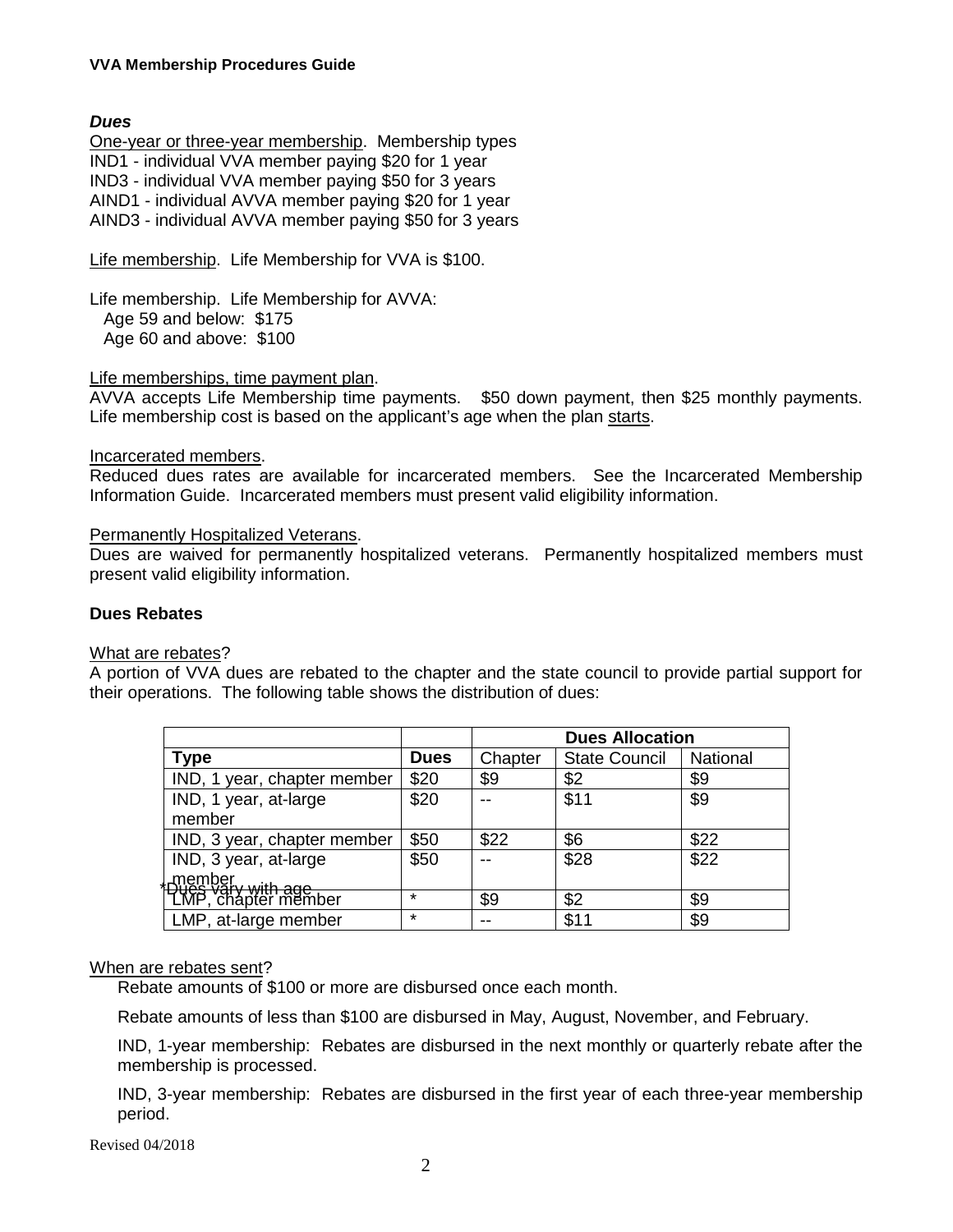LMP: Rebates are issued in May of each year as long as the member is living.

## Where are rebates sent?

Rebates are sent to the "Chapter Address" indicated on your election report. If this address changes after your election report is sent in, notify the VVA Membership Department.

## Can a chapter hold back its rebate?

Yes. The chapter can either send the full dues amount to VVA, or it can retain its rebate amount and forward the state rebate amount to the state council. Which should you do? If you need the rebate amount in order to function, then retain it. If you have enough cash for on-going chapter operations, then it's easier to send the full dues amount to VVA. Chapters **must** use the Transmittal form when retaining chapter and State Council dues

# AVVA:

AVVA does not rebate a portion of its dues. The full amount of all AVVA dues is sent to AVVA.

# *Chapter Transmittals (Forms available on VVA website [www.vva.org](http://www.vva.org/) )*

## What is a transmittal?

The Transmittal is the document for recording paid membership transactions (new memberships and renewals) and transmitting these transactions, along with dues payments, to VVA and your state council. The transmittal should be used for all membership transactions submitted by a chapter. *VVA is not responsible for membership errors due to failure to use and retain a dated copy of the chapter transmittal!*

## What are the parts of a transmittal?

The Cover Sheet: Summarizes the transactions and distribution of money. The New Member Transmittal Sheet The Renewal Member Transmittal Sheet

Use a cover sheet on *every* transmittal. Use new member and renewal member transmittal sheets as needed. Do not put credit card payments on the transmittal. **Credit card payments must come with the original application with the member's signature.**

## Are there different transmittals for AVVA?

Yes. The AVVA membership types and dues structures are different than VVA. Also, the dues payments are sent to a different address.

# Where can I get transmittal forms?

VVA Transmittal Forms are on the VVA website [www.vva.org](http://www.vva.org/) under the Info for Members tab. AVVA Transmittal forms are on the AVVA web site, [www.avva.org](http://www.avva.org/) under the Membership tab. Or, call or email the Membership Department 800-882-1316, ext. 4; email [membership.@vva.org.](mailto:membership.@vva.org) to have forms mailed to the chapter.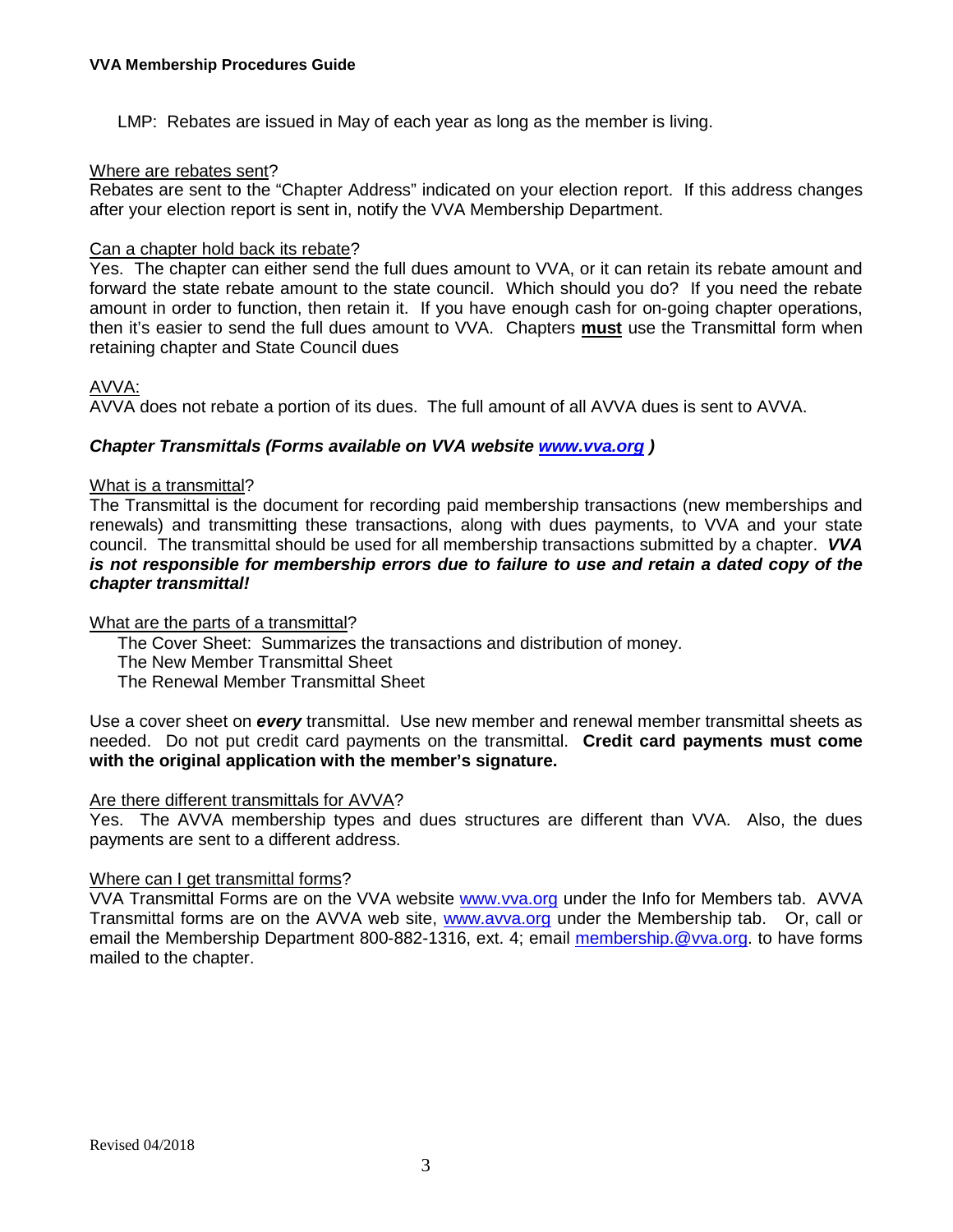## Where do I send transmittals?

Send transmittals to the VVA or AVVA remittance address shown below. *DO NOT send dues payments to VVA's Silver Spring address. Do not send cash with transmittals.*

VVA Monument Bank PO Box 64299<br>
Baltimore, MD 21264-4299 8602 ColesvilleRd. Baltimore, MD 21264-4299

Silver Spring MD 20910

## *Subscriptions*

Can someone get a subscription to *The VVA Veteran* without joining VVA or AVVA? Yes. To buy a non-member annual subscription, send a check for \$20, payable to VVA to:

VVA Subscriptions PO Box 64299 Baltimore, MD 21264-4306

## *Mailing Correspondence*

## Where do I send membership correspondence?

If you are sending money (new membership, renewal, life-membership payment, subscription), it goes to one of the remittance addresses shown above.

Anything else, not containing money (transfers, address changes, election reports, letters), goes to the business address. Both VVA and AVVA use the same business address:

8719 Colesville Road, Suite 100 Silver Spring, MD 20910-3710

Phone 1-800-882-1316 or 301-585-4000 Fax 301-585-3019 E-mail [membership@vva.org](mailto:membership@vva.org)

## *Change of Address*

## How do I send a change of address to VVA or AVVA?

Use the Change of Information form (available on the VVA web site, [www.vva.org](http://www.vva.org/) under the Info for Members tab for changes of address, telephone number, or any other membership information. Send the form to VVA's Silver Spring address. Changes of information can also be sent via email to [membership@vva.org,](mailto:membership@vva.org) or faxed to 301-585-3019. Make sure the message includes the member's membership number, name, old and new information.

## *Transfers*

## How does a member transfer between chapters or at-large status?

A member can transfer between chapters, from at-large status to a chapter, or from a chapter to atlarge status by using the Member Transfer Form. The member needs to sign the form and give it to the state council/chapter to which the member is transferring. A state council/chapter officer needs to sign the form and mail, fax or e-mail it to the VVA Membership Department.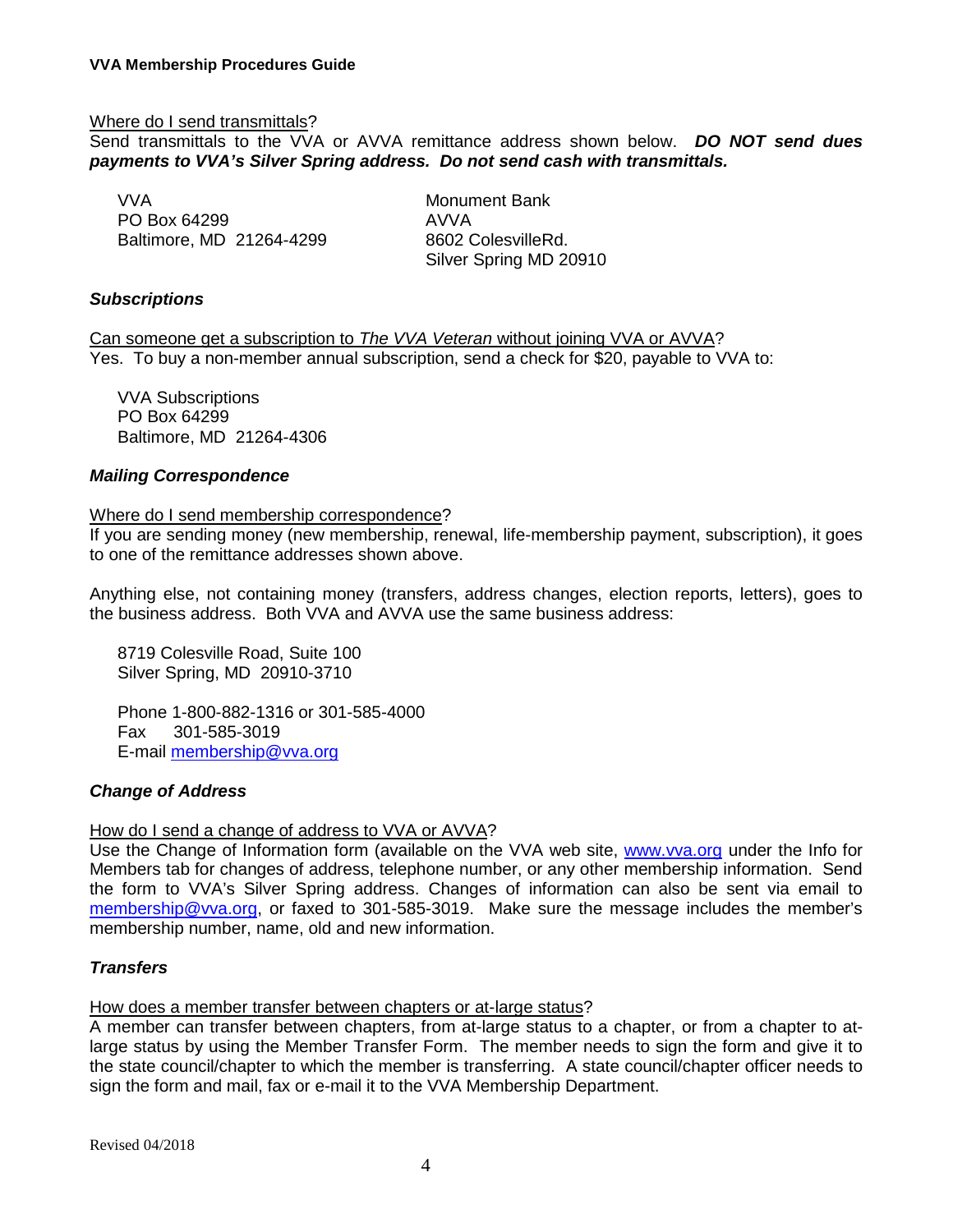## How do I get copies of the Member Transfer Form?

Membership transfer forms are available on the VVA and AVVA web sites or may be requested from the Membership Department

#### Do AVVA members use the same form?

No. AVVA forms are available on the AVVA web site [www.avva.org](http://www.avva.org/) .

## *Death Notifications*

## How do I notify VVA or AVVA of the death of a member?

Use the VVA or AVVA Deceased Member Notification form available on the VVA and AVVA web sites. Send or fax it to VVA's Silver Spring address.

## *Election Reports*

## What is the purpose of the election report?

The Election Report indicates to state councils and VVA who is legally authorized to speak for your chapter; and tells potential members how to contact your chapter. It is used to identify where to send your dues rebates, household goods program distributions, and membership rosters.

VVA sends checks and chapter copies of *The VVA Veteran* to the "Chapter Address" on the election report.

VVA sends membership rosters (VVA and AVVA) to the "Membership Contact" on the election report. Rosters can be released only to chapter officers or the membership contact listed on the election report.

## When should I send in an election report?

Election Reports need to be sent to VVA as soon as possible after chapter elections. If there is a change in chapter officials between elections use the Chapter Election Change Report (under Forms on the VVA web site) to report the change. This is especially important when your contact information changes.

## *Financial Reports*

## When are financial reports due?

Financial Reports **must** be submitted to VVA, [djohnson@vva.org,](mailto:djohnson@vva.org) no later than July 15 each year. The financial report must include a copy of the 990, 990EZ, 990-T or 990-N e-postcard confirmation that the IRS has accepted the 990-N filing.

## Why are they so important?

State Councils and Chapters are granted tax-exempt status under VVA's group exemption. VVA has an obligation to maintain the financial integrity of the organization.

## Where can I get copies of the financial report form?

From the VVA web site, [www.vva.org](http://www.vva.org/) under the Info for Members tab or requesting a copy from VVA Finance Department

## What happens if my State Council or Chapter doesn't submit a financial report on time?

Revised 04/2018 If a State Council or Chapter does not submit the Financial Report on time, the State Council or Chapter will be suspended. Continued failure to resolve the suspension may result in revocation of the State Council or Chapter's charter. Also, a suspended State Council or Chapter will not be